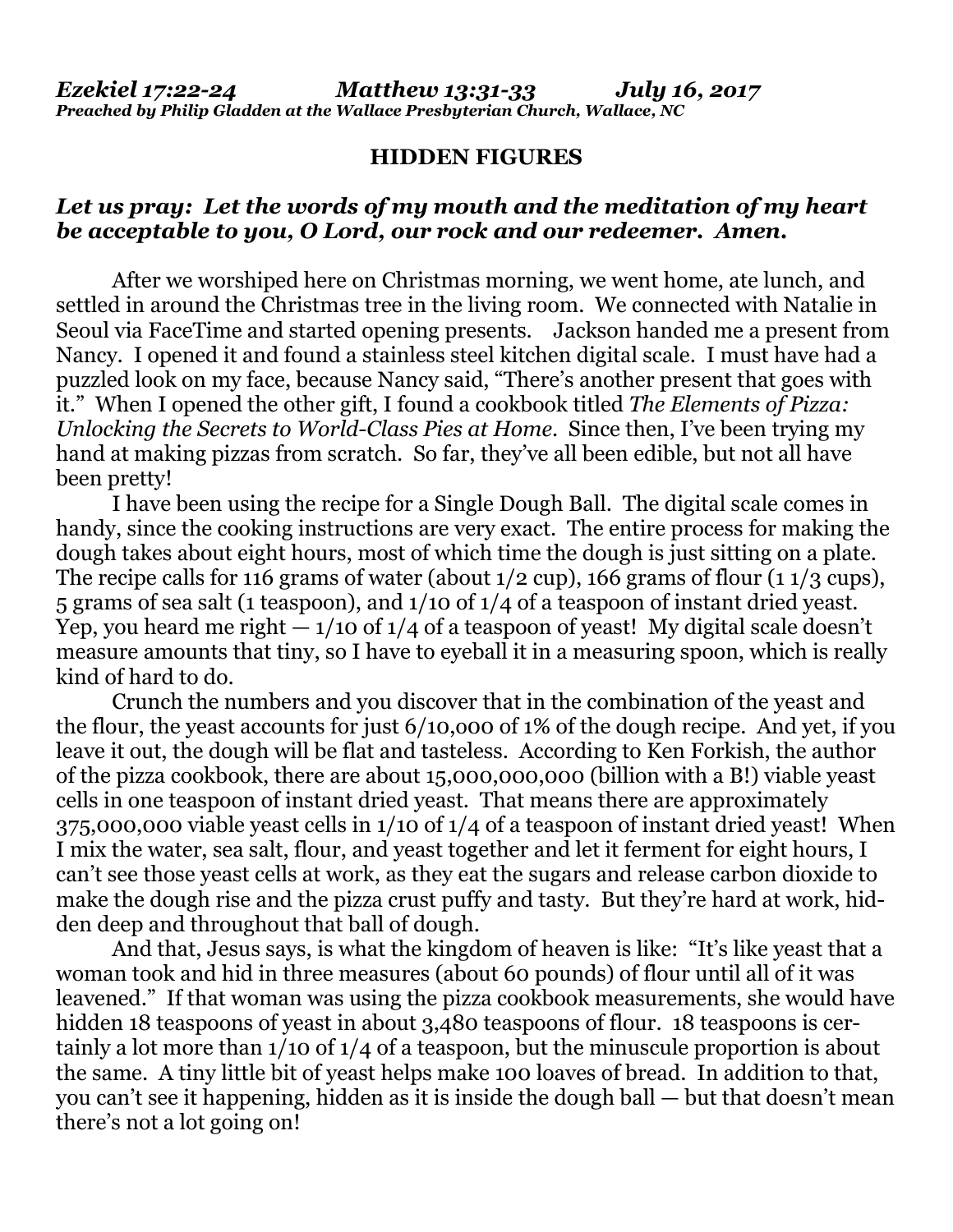Maybe some of you saw the excellent movie *Hidden Figures*, which was nominated for Best Picture of the Year. Here's how a National Public Radio movie review explained the title of the movie about "The 'Hidden Figures' Who Crunched the Numbers in the Space Race" — "*Hidden Figures* has a triple-meaning title. It is about the mathematics that served as a rationale and a backstop for manned space capsules launched into space and brought back safely to earth. It is about the African-American women who carried out these vital functions in Langley, VA, without the public acknowledgment granted astronauts like Alan Shepard or John Glenn, or even the buzz cut white men at Mission Central. And it is about these human 'colored computers' literally being hidden from view, tucked away in a segregated building on NASA's campus, a fluorescent-lit purgatory from which there was no path to deliverance."<sup>1</sup>

At the time, many Americans could probably name the original seven Mercury astronauts: John Glenn, Alan Shepard, Gus Grissom, Gordon Cooper, Wally Schirra, Scott Carpenter, and Deke Slayton. I doubt many Americans at the time, or in all the years since, knew who Katherine Johnson (a lifelong Presbyterian and recipient of the Presidential Medal of Freedom), Dorothy Vaughan, and Mary Jackson were. Yet, these "hidden figures," a mathematician, a NASA supervisor, and a NASA engineer, hard at work out of sight helped make big things happen. Katherine Johnson's former pastor, Dr. Brian Blount, who is now president of Union Theological Seminary in Richmond, said he was her pastor for three years before he found out about her pioneering and crucial work at NASA. He called her "a true space heroine, but one of the people you rarely hear about."<sup>2</sup>

And then there is the little mustard seed. Some critics try to make a point by noting that the mustard seed is not, as Jesus said, "the smallest of all the seeds" (which is actually the seed of a tropical rainforest orchid, at 1/300 inch long and weighing 1/35,000,000 of an ounce!). But is that really the point? Jesus was probably using an image familiar to the people around him. Compared to a mustard bush that can grow up to 8 feet tall and have shoots as thick and firm as a small tree, the mustard seed *is* pretty small. And yet, from that small seed grows a bush large enough for the birds of the air to nest in.

I was fascinated to learn that a 13th century Jewish rabbi named Nachmanides described the creation of our world and the entire universe with the image of a mustard seed. Commenting on the opening verses of Genesis 1, the rabbi talked about all of the raw material necessary for creation being contained in a speck the size of a grain of mustard. He wrote, "... in the beginning, G-D, who is the creator of all forces, created the heavens and the earth. This means that He created these things from absolute nothingness. The thing that was created was a small object that was as small as a seed of mustard, this was the heavens and everything in it. There was also another small dot that was created and this contained the earth and all that is contained in it. This is the primordial matter for the heavens and the primordial matter for the earth."<sup>2</sup>

It's almost irresistible to hear Jesus describing the small beginnings turning into wonderfully large results when he describes the kingdom of heaven with a mustard seed and a pinch of yeast. When you think about how the gospel spread through the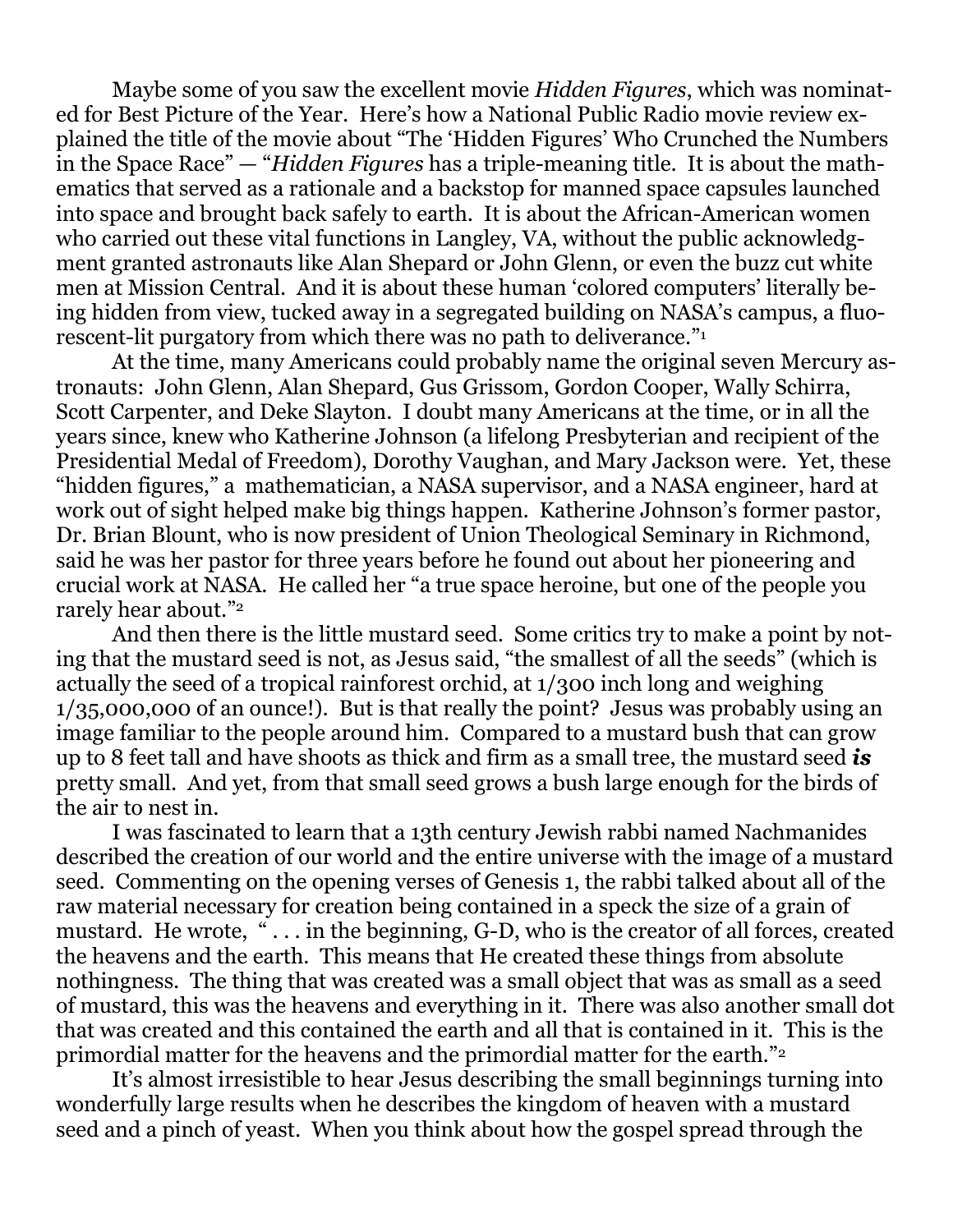witness of Jesus' original followers, it is astounding. Jesus promised his disciples, "you will receive power when the Holy Spirit has come upon you; and you will be my witnesses in Jerusalem, in all Judea and Samaria, and to the ends of the earth." (Acts 1:8) And so they were — and here we are today, 2000 years later. From small beginnings come astonishing results!

But there is more to these short parables than just big results from small beginnings. According to Mark's gospel, the very first words Jesus says in his public ministry are, "The time is fulfilled, and the kingdom of God has come near; repent and believe in the good news." (Mark 1:15) Notice that in his his parables about the kingdom of heaven, Jesus doesn't say, "The kingdom of heaven *will be* like a small mustard seed or a pinch of yeast." The kingdom of heaven is not some far off in the future event or place that we might hope to live in one day. No, Jesus says, the kingdom of heaven is breaking into your lives right here, right now. It might seem small, you might not even see it, but be assured, God is actively at work in this world, just like the 375,000,000 yeast cells or the tiny seed that slowly grows into an 8-foot shrub as large as a tree.

Nancy and I have a niece named Georgia who lives in New York City. She is a composer, music director, and performer. She is married to a three-time Tony Award winner composer and performer. Georgia moved to NYC twenty years ago to begin her career. During those years, she has taught classes, written music, worked with performers, played and conducted in the music pit on Broadway. I remember Georgia telling me, "When you watch an awards show and the presenter says something about the 'overnight sensation,' just remember that that 'overnight sensation' has probably been doing the same things I've been all these years. There's a lot of work that nobody ever knows about." Then she laughed about somebody being an "overnight sensation" at the age of 40!

Jesus' parables about the mustard seed and the yeast bring us a word of hope. Many times it's not easy to see the evidence of God at work in our lives or in the world around us. If we're completely honest with ourselves and with God, sometimes it's hard to see God at work because we don't take the time to look around and see all the ways God is at work. Also, we live in a world in which events seem to argue against God being at work.

To that Jesus says, "The kingdom of heaven is near . . . and it is like a tiny mustard seed that grows into a large tree . . . it is like a pinch of yeast that helps half a bushel of flour become 100 loaves of delicious bread." In other words, God is at work in our lives and in the world, even when it appears so small (like a mustard seed) or even hidden from sight (like a pinch of yeast).

Many people comment on the tagline I include in my emails: "Ask yourself this question: Where is God already at work in this situation?" It comes from the thoughts of Eugene Peterson in his book, *The Contemplative Pastor*. Peterson writes about how God always takes the initiative, always and everywhere, and says it is "the conviction that God has been working diligently, redemptively, and strategically before I appeared on the scene, before I was aware there was something here for me to do. . . the conviction that everything we do is a response to God's first work, his initiating act. We learn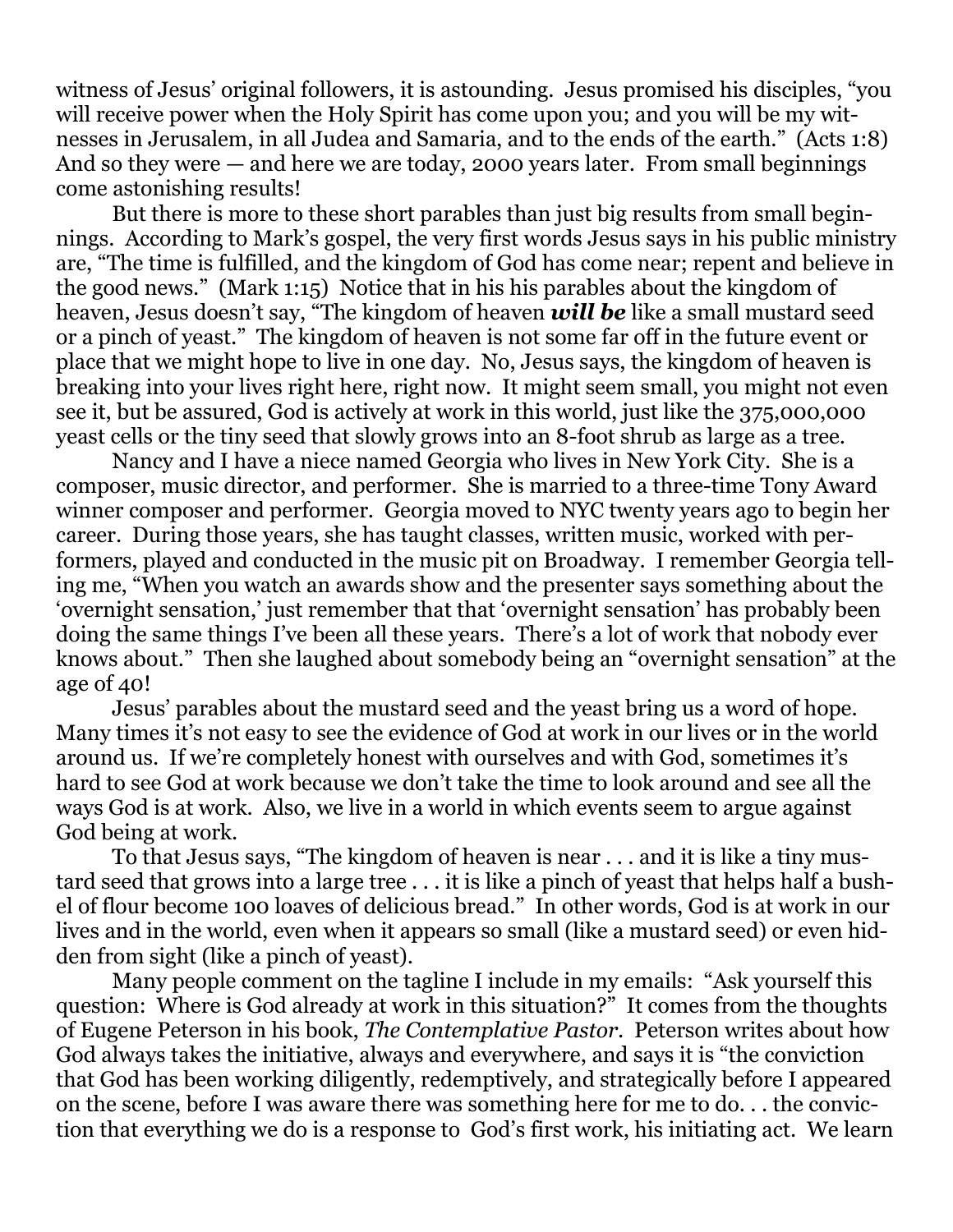to be attentive to the divine action already in process so that the previously unheard word of God is heard, the previously unattended act of God is noticed."<sup>3</sup>

The tiny mustard seed and the pinch of yeast bring us the promise of great things to come, because of God's initiative in our lives and in our world. The tiny mustard seed and the pinch of yeast also remind us that God is always and already at work, even in places and situations where we can't see that work going on. Just as the tiny mustard seed invades the entire garden plot with an 8-foot tall shrub and the pinch of yeast infiltrates the entire batch of dough and transforms it into a light, airy, and delicious crust, so the kingdom of heaven is at work in your life and mine.

The American Christian writer, Philip Yancey, has said, "Faith is not simply a private matter, or something we practice once a week at church. Rather, it should have a contagious effect on the broader world. Jesus used these images to illustrate His kingdom: a sprinkle of yeast causing the whole loaf to rise, a pinch of salt preserving a slab of meat, the smallest seed in the garden growing into a great tree in which birds of the air come to nest."<sup>4</sup>

When I was growing up, I used to enjoy singing Hymn #500 in the old red Presbyterian hymnbook, "God Is Working His Purpose Out." I liked it mostly for its majestic music. I thought about that hymn in relation to the mustard seed and the yeast: "God is working His purpose out As year succeeds to year. God is working His purpose out, And the time is drawing near; Nearer and nearer draws the time, The time that shall surely be, When the earth shall be filled with the glory of God As the waters cover the sea." When I looked at the hymn lyrics, I discovered that the final verse very much relates to the message of the mustard seed and the yeast: "All we can do is nothing worth Unless God blesses the deed. Vainly we hope for the harvestide Till God gives life to the seed; Yet nearer and nearer draws the time. The time that surely be. When the earth shall be filled with the glory of God As the waters cover the sea."

Arthur Campbell Ainger wrote that hymn in 1894. Our closing hymn today is much more contemporary, written by Natalie Sleeth one hundred years later. The message is the same as the parables of Jesus. As you look at your life and the world and wonder, "Where is God already at work in this situation?" think about these words:

> *In the bulb there is a flower; in the seed an apple tree; in cocoons, a hidden promise: butterflies will soon be free! In the cold and snow of winter there's a spring that waits to be, unrevealed until its season, something God alone can see.*<sup>5</sup>

*Let us pray: Almighty God, creator of the universe, we are awed by your wondrous works that we see all around us. Help us to trust that you are just as much at work in power and love in places hidden to us. We praise you for your greatness and your faithfulness. We rejoice that you do not*